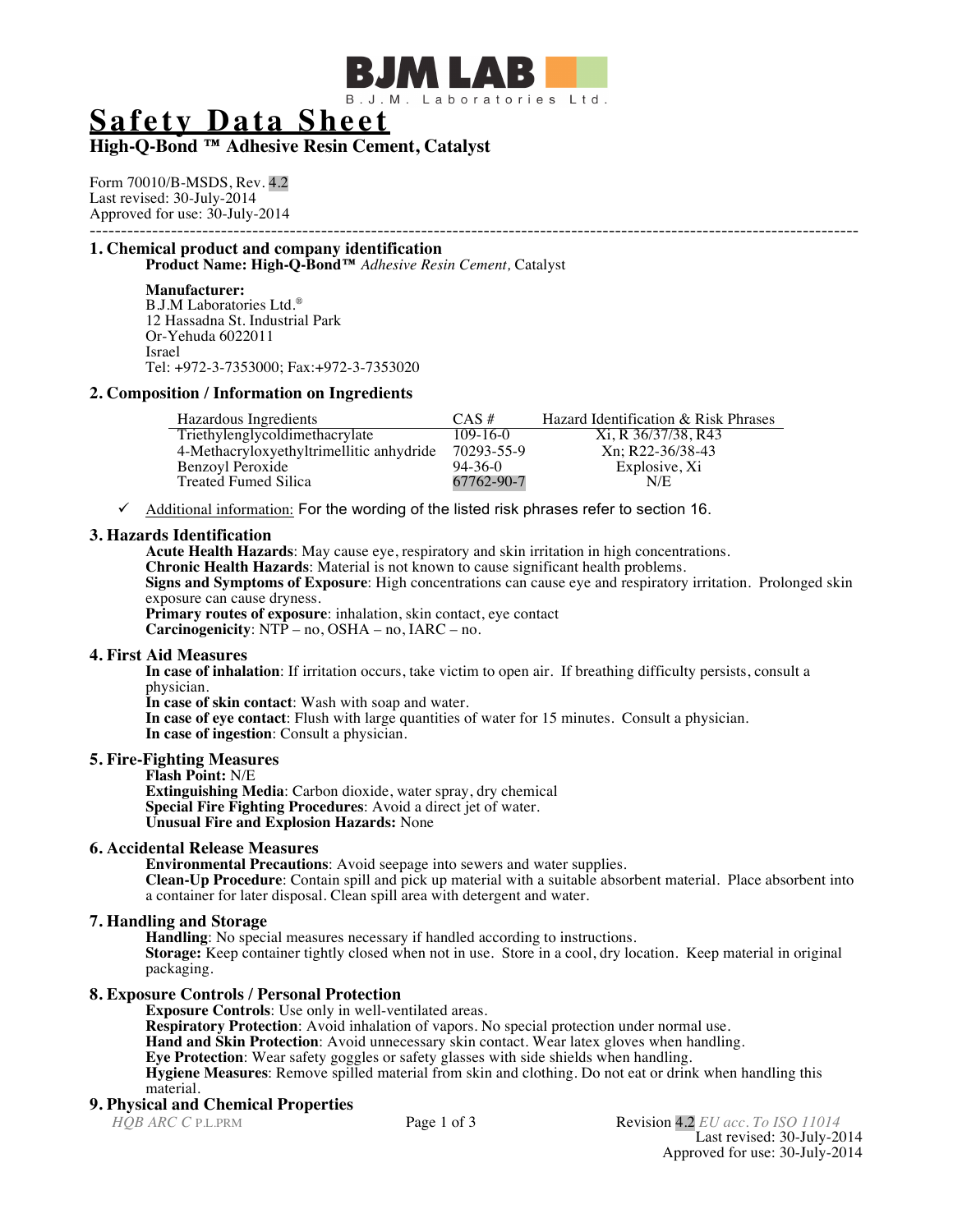

**Appearance**: White paste **Odor**: Specific odor **Boiling Point/Range**: N/A **Evaporation Rate** (Water = 1): N/A **Vapor Density**  $(Air = 1)$ :  $N/A$ **Solubility in Water:** Insoluble

### **10. Stability and Reactivity**

**Stability**: This material is stable. Hazardous Reactions: None if handled according to directions **Hazardous Polymerization**: May occur. **Conditions to Avoid**: Heat, UV light and contamination. **Incompatibility**: Free radicals, reducing agents, heavy metal ions **Hazardous Decomposition Products**: Carbon dioxide, water, carbon monoxide, acrylic decomposition products, depending on conditions of heating and burning.

#### **11. Toxicological Information**

**Acute oral toxicity** :  $LD_{50}$  (rat) > 5000mg/KG **Irritation of Skin**: dryness and irritation possible upon prolonged exposure **Allergic Effects**: Methacrylate sensitive individuals may exhibit an allergic reaction.

### **12. Ecological Information**

Do not discharge into sewers or water supplies **Environmental persistence and degradability**: no data available **Ecotoxicity**: no data available

### **13. Disposal Considerations:**

May be disposed of in landfill or incinerator in accordance with local, state and federal regulations.

### **14. Transport Information:**

| 14.1 Transport at land | <b>ADR</b><br><b>UN Number</b> | <b>RID</b><br>Kemler<br>Number |
|------------------------|--------------------------------|--------------------------------|
|                        | Packing Group                  |                                |
|                        | Proper shipping name           |                                |
| 14.2 Transport at sea  | <b>ADNR</b>                    | <b>IMDG</b>                    |
|                        | <b>UN Number</b>               |                                |
|                        | <b>EMS</b>                     | <b>MFAG</b>                    |
|                        | Packing Group                  |                                |
|                        | Proper shipping name           |                                |
| 14.3 Air transport     | <b>ICAO/IATA-DGR</b>           |                                |
|                        | <b>UN Number</b>               |                                |
|                        | Proper shipping name           |                                |
|                        | Subsidiary Risk                |                                |
|                        | Labels                         |                                |
|                        | Packing Group                  |                                |
|                        |                                |                                |

**U.S. DOT Shipping Name**: Not Regulated **U.S. DOT Hazard Class**: None **U.N./N.A. Number**: None **U.S. DOT Packing Group:** None **Other**: Not considered hazardous cargo

### **15. Regulatory Information:**

This product requires classification according to the criteria of EC. The product is a medical device according to the EC-directive 93/42.

15.1 UN Number

15.2 National regulations 15.3 EU number

15.4 Hazard symbols



### 15.5 Hazard designation

*HQB ARC C P.L.PRM* **Page 2 of 3** Revision 4.2 *EU acc. To ISO 11014* Last revised: 30-July-2014 Approved for use: 30-July-2014